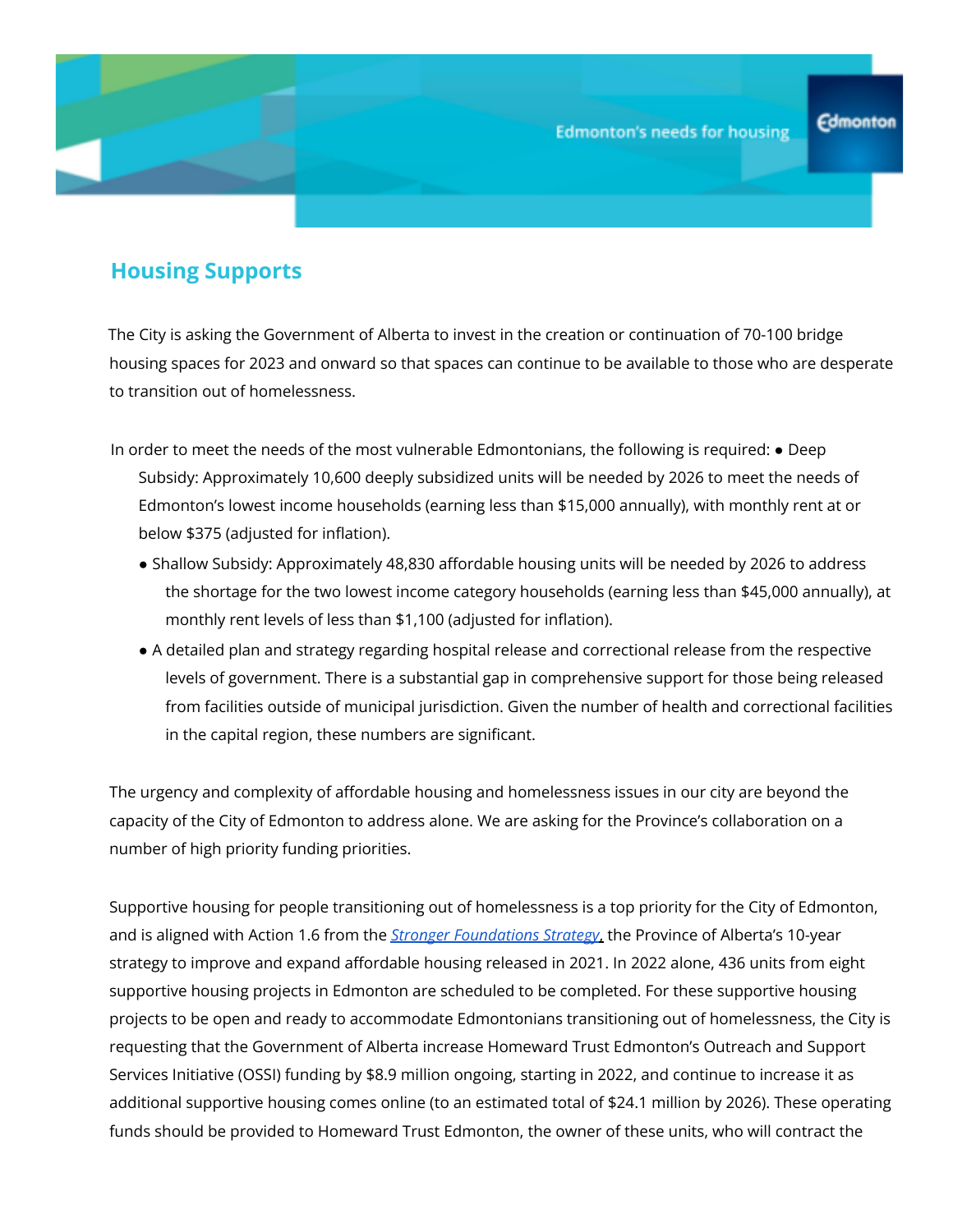building's operators and bring the facilities online to immediately break the cycle of homelessness for 436 Edmontonians.

The City of Edmonton is focused on increasing the supply of Indigenous-led affordable housing in our city. For this strategy to be successful, the City is asking the Government of Alberta to be a partner by increasing available capital and operating funding for Indigenous-led housing projects, creating targeted rent subsidy programs for Indigenous tenants, supporting capacity building efforts for Indigenous homeowners, property management, and tenants, and working closely with the City and the Government of Canada to reduce red tape and streamline the project development and grant funding approval process, expediting the delivery of new units and easing the administrative burden on Indigenous affordable housing providers.

## **Emergency Shelter**

The City of Edmonton is working with the Ministry of Alberta Community and Social Services to establish a baseline understanding of shelter use data and to discuss our winter response strategy. Available funded emergency shelter capacity will soon fall from 1,135 beds to 634 permanently funded beds. During this past winter, an average of 985 individuals accessed shelters every night . As a result of more people sleeping 1 outside in 2021, the City of Edmonton responded to 6,204 encampment complaints.

Bridge Housing has been identified as a key strategy for addressing the growing issue of encampments and unsheltered homelessness in Edmonton. The City of Edmonton recently approved up to \$4.1 million to support the continuation of 157 bridge housing spaces in 2022 that had been temporarily funded during the pandemic. When this funding runs out at the end of the year, Edmonton will only have approximately 40 units of permanent bridge housing geared towards transitioning people out of homelessness and into permanent housing.